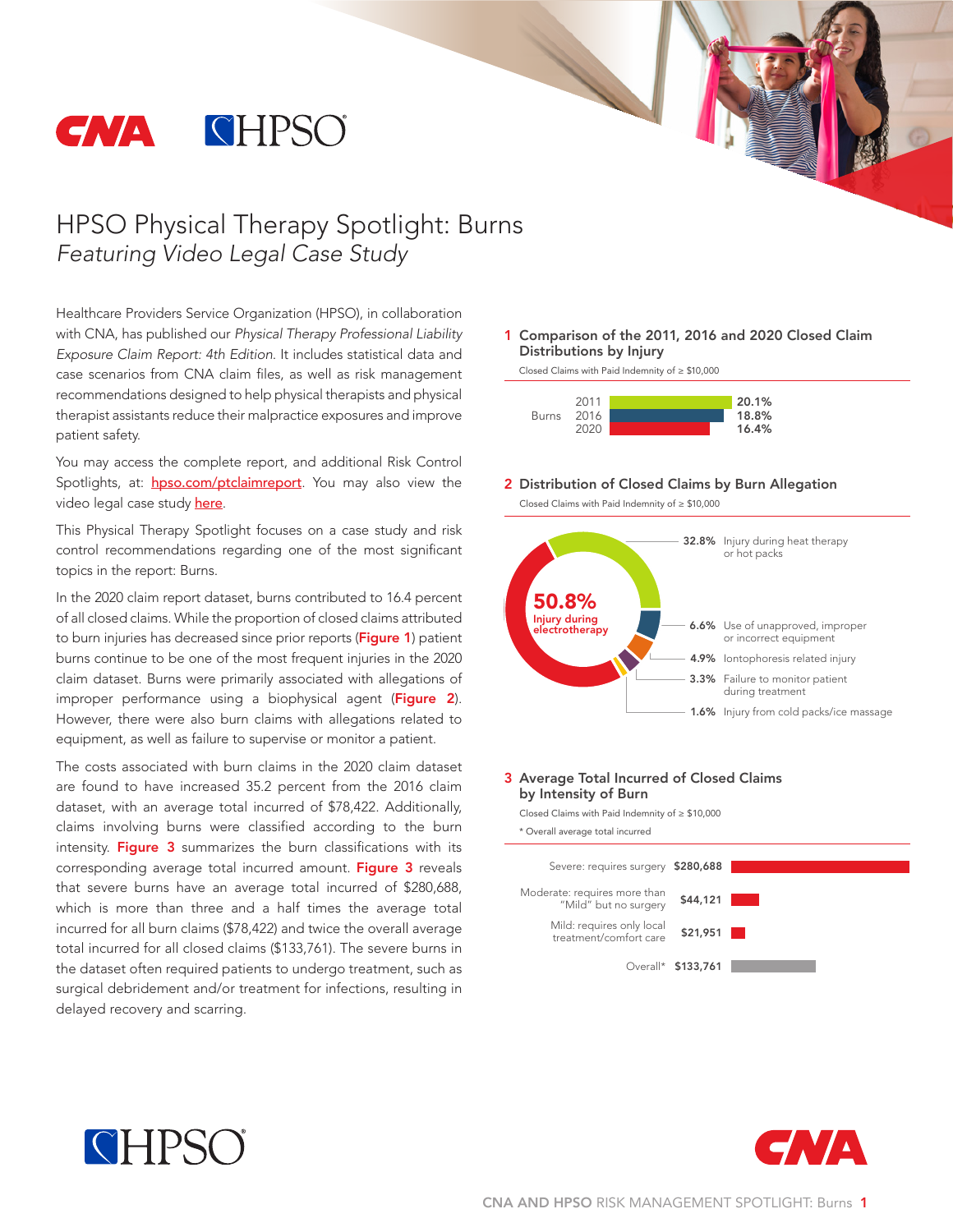Analysis of physical therapy professional liability closed claims in the *Physical Therapy Professional Liability Exposure Claim Report: 4th Edition* revealed recurring themes for claims involving burn injuries and allegations of improper use of biophysical agents. Overall, burn allegations are difficult to defend due to the PTs failure to properly monitor a patient while using hot packs or heating pads, or when applying a biophysical agent to a patient with neurological deficits. Many burn injuries are also related to the PT's failure to assess the patient's skin integrity, neurological status, and ability to perceive pain or discomfort prior to using biophysical agents such as hot packs, electrotherapy, iontophoresis, or cold packs/ice. The case study that follows provides an example of such a claim. This case study involves a physical therapist working in an outpatient physical therapy office setting.

## Legal Case Study: TENS unit burn results in \$750K claim

*Note: There were co-defendants in this claim who are not discussed in this scenario. While there may have been errors/negligent acts on the part of other defendants, the case, comments, resolution, and recommendations only relate to the defendant; the physical therapist*.

 $\mathbb{B}$ *[View our video of](https://youtu.be/ZG7-hcZTSu8)  this case study!*

### Summary

A male patient in his early 30s was prescribed physical therapy after undergoing an arterial bypass procedure on his right leg for a popliteal artery entrapment. On evaluation, the patient had a complex medical history that included morbid obesity, diabetes and chronic leg pain. His social history revealed that he had a sedentary occupation, smoked a pack of cigarettes per day and occasionally used alcohol. Due to the patient's size and post-surgical pain and numbness, he had difficulty bearing weight on his right leg and used crutches to ambulate. He was on several pain medications which included hydromorphone, non-steroidal anti-inflammatory drugs and pregabalin.

The patient's surgeon prescribed physical therapy for three months for pain management, to strengthen his lower extremities, and to assist with mobility. The patient attended three sessions of physical therapy. The insured Physical Therapist (PT) used a transcutaneous electrical nerve stimulation or TENS unit on the patient's right leg for 10-15 minutes at the end of each session. However, the Physical Therapist failed to complete a sensory test before using the TENS unit on the patient.

The PT adjusted the intensity based on the patient's comfort level and asked the patient to let her know if the TENS unit caused him discomfort. The patient seemed to enjoy the nerve stimulation, reporting that the TENS unit was the only thing that really seemed to be bringing feeling back into his leg and reduced the pain in his leg.

On the day of the incident, the patient completed a 12-minute session with the TENS unit. When the PT took the pads off his right leg, she noticed two round red marks that appeared to be burns. Neither the patient nor the PT believed the burns were severe enough for a hospital visit. While it was not within the PT's scope of practice to diagnose the burn or provide treatment, the PT applied antibiotic ointment to the burns and advised the patient to follow up with his medical practitioner on an as-needed basis.

The PT checked the TENS unit, which appeared to be in good working order. The only possible source for the burns appeared to be the pads, which looked a little worn.

The following day, the patient called the PT to let her know he needed to go to the doctor because the burns were looking worse. During a follow-up telephone call, the patient informed the insured PT that he had been diagnosed with third-degree burns and would need debridement and skin grafts, as the burns were serious.

The patient continued his physical therapy as much as possible, but it was complicated due to the treatment of his burn and subsequent pain. Two months after the incident, the patient was diagnosed with reflex sympathetic dystrophy (RSD), and he also reported experiencing temperature intolerance, excessive sweating, stress and insomnia due to the pain. The RSD symptoms also prevented him from working. As a result, he and his family lost their health insurance benefits and suffered potential bankruptcy.

### Risk Management Comments

The patient pursued a malpractice claim against the PT, as well as her employer. The burns, which were serious and required several debridements, were noted immediately after the TENS unit was taken off this patient, making the PT's liability in this matter hard to defend.

During the insured PT's deposition, she stated that she knew how to use a TENS unit from experience but had never received any formal training from her employer relating to the manufacturer's guidelines, and she also noted that her employer lacked written policies and procedures. Based on her own experience with TENS units, she believed that the intensity of the TENS unit is up to the patient and noted that if the stimulus was painful to the patient, she would certainly bring it down.

### Resolution

It was the defense counsel's opinion that the PT's lack of training on how to appropriately use the TENS unit, and the PT's failure to check to ensure the TENS unit pads were in proper working order prior to applying them to the patient, would make the claim difficult to defend. The claim was also difficult to defend due to the PT's failure to complete a sensory test before using the TENS unit on the patient, whose ability to perceive the burning sensation may have been impaired by factors such as his post-op pain and diabetes. The possibility of a defense verdict was deemed to be less than 20 percent. Defense counsel assessed the potential exposure/claim value of the case as being between \$750,000 and \$1 million.

Due to the potential low possibility of a defense verdict in favor of the PT, coupled with the high potential exposure, the decision was made to settle the case prior to trial. The total incurred for this case, including the expenses associated with defending the claim and the settlement, wound up being approximately \$750,000.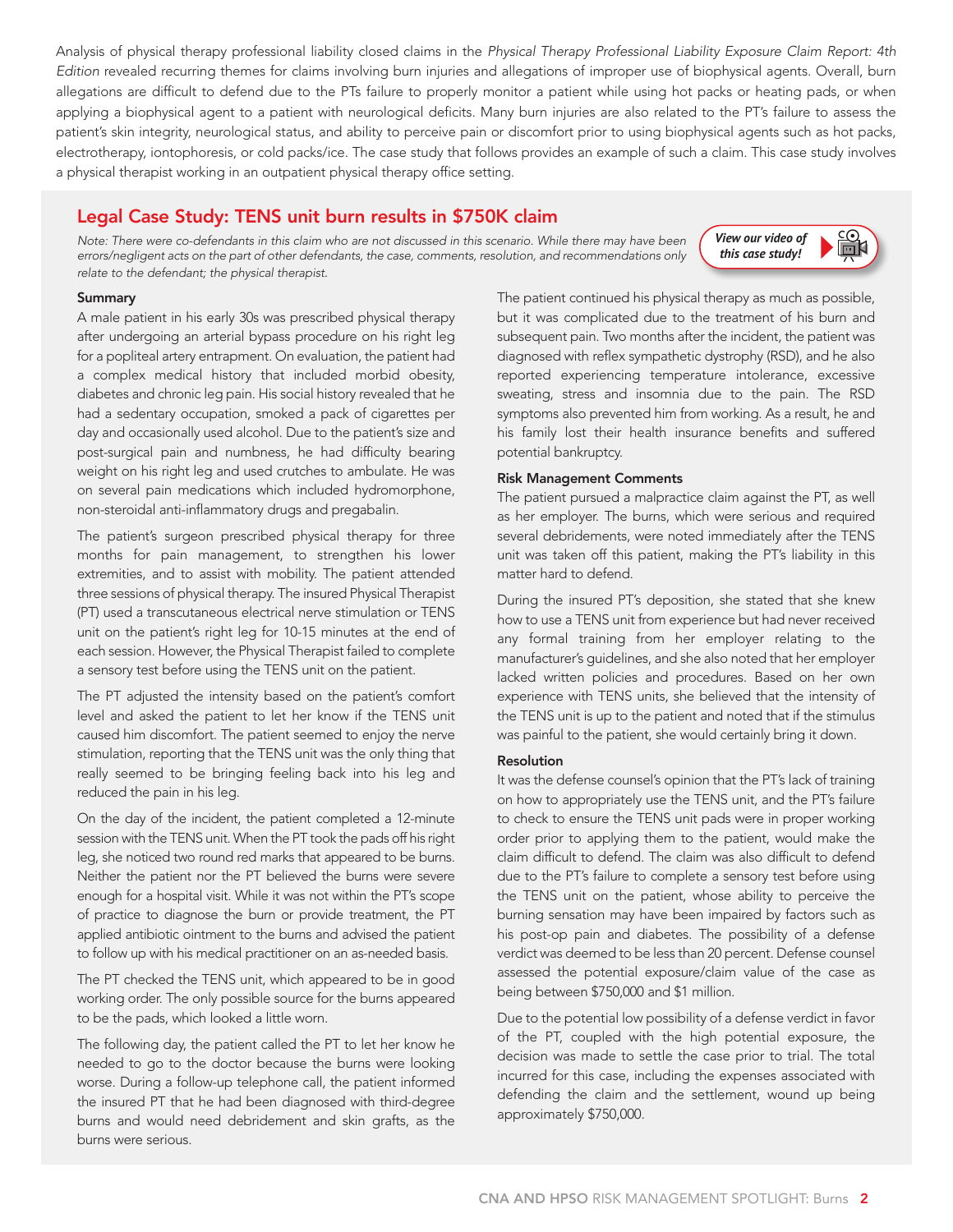### Risk Management Recommendations: Burns

The following risk control recommendations are designed to help physical therapy professionals reduce the risk of burn injuries.

- *Be aware of the high risk of burns* from certain commonly used treatments and interventions, such as hot packs, cold/ice packs and electrotherapy. Ensure that the treatment is clinically appropriate and that there are no clinical contraindications for their use.
- *Inspect and/or test equipment prior to patient use,* documenting safety checks and preventive maintenance for all equipment per manufacturer guidelines and facility policies.
- *Recognize patients' medical conditions, co-morbidities and any additional specific risk factors that may affect therapy,* including:
	- Diabetes
	- Sensory loss involving heat/cold sensitivity, hearing, vision, speech, or proprioception
	- Neurological impairments, dementia, or behavioral health concerns
	- Cardiac problems
	- Coagulation disorders
	- Pulmonary disease
	- Side effects of medications or dietary supplements
- *Evaluate and document each patient's skin integrity,* neurological status, and ability to perceive pain or discomfort and convey problems to staff. Evaluation should be performed prior to the course of treatment and periodically thereafter.
- *Warn patients of potential treatment-related discomfort.* Assist the patient in recognizing the difference between discomfort and pain and ensure that the patient understands the need to communicate about pain levels.
- *Closely supervise and/or monitor patients* during treatment, including frequent skin checks. Arrange for someone to stay with the patient if it is necessary to leave temporarily for any reason.
- *Cease treatment/procedure immediately if the patient expresses discomfort* or states that the therapy seems excessive, painful or inappropriate in any way.
- **Discuss any perceived alterations** in skin integrity with the referring practitioner and healthcare team.
- *Remove any equipment that appears broken, unreliable, or unsafe.* Immediately sequester any equipment that is involved in a patient injury.

# Physical Therapy Spotlight: Defending Your License

For risk control strategies related to:

- [Defending Your License](http://hpso.com/Documents/Risk%20Education/individuals/Claim-Reports/Physical%20Therapist/PT_Spotlight_Protecting%20Your%20License.pdf)
- [Documentation](http://www.hpso.com/ptclaimreport_documentation)
- [Home Care](http://www.hpso.com/ptclaimreport_homecare)
- [Telehealth](http://www.hpso.com/ptclaimreport_telehealth)
- [Falls](http://www.hpso.com/ptclaimreport_falls)
- [Liability for Business Owners and Supervisors](http://www.hpso.com/ptclaimreport_supervisors)

Visit [hpso.com/ptclaimreport](http://www.hpso.com/risk-education/individuals/Physical-Therapist-Claim-Reports)